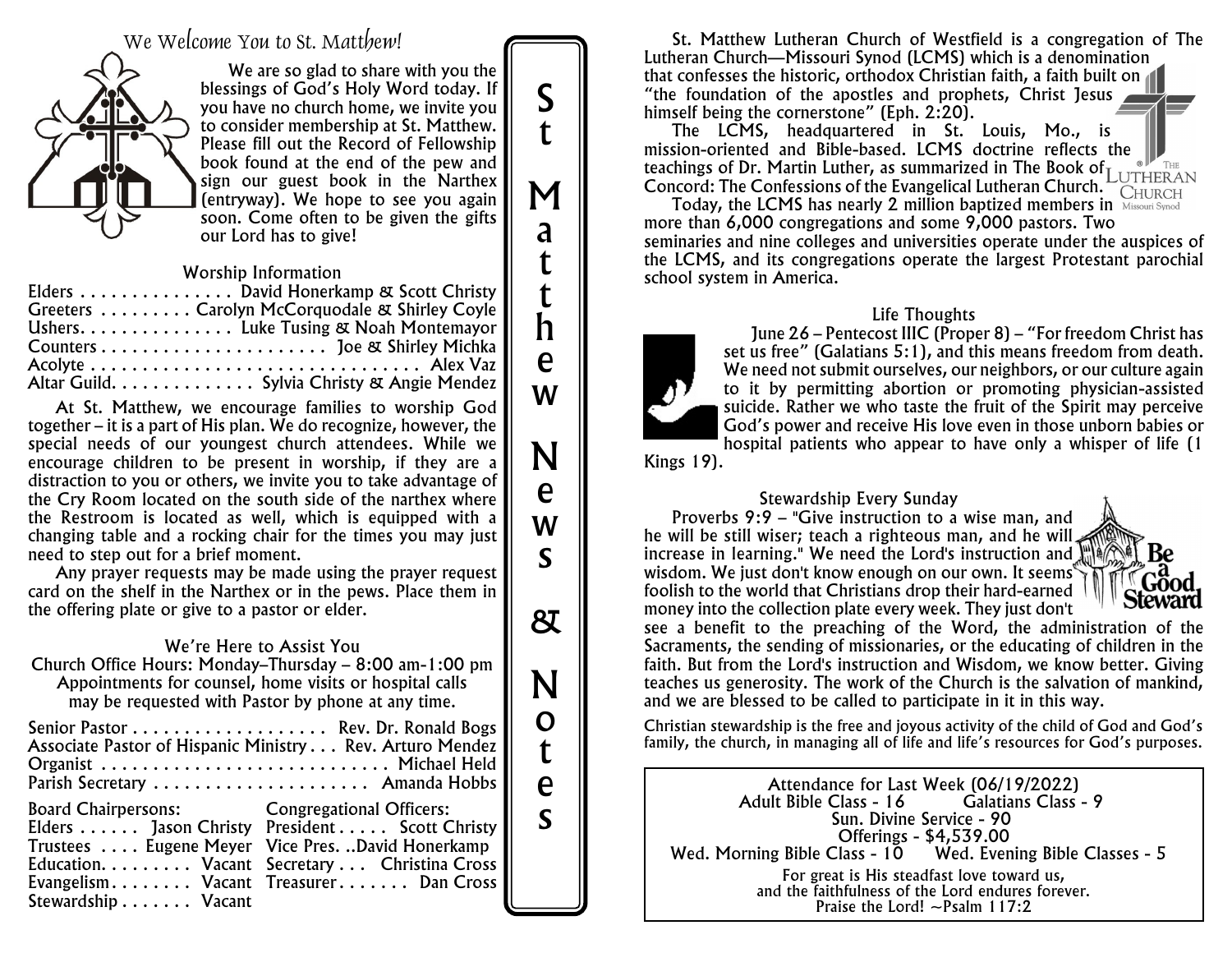#### *Life Quotes*

"God loves you as His adopted son or daughter—a truth that no virus or civil strife can ever take away. Welcome to the family!" Rev. Dr. Anthony (Tony) Cook, guest speaker on The Lutheran Hour – A Life Quote from Lutherans For Life • lutheransforlife.org

*Organ Music Operators Needed* Due to the extended absence of Michael Held we are in need of volunteers to play the computerized program which is playing our organ during Divine Service. No special skills are needed, just plug and play. If you are interested, please see Dave Cowger or Gayle Bogs for further information.



#### *Change of Church Emails*



The church is changing over to a new email address. We will no longer be using office@stmatthewlcms.com. The new email is office.smlcw@gmail.com. Starting immediately, if you have anything that you are sending to the church and/or church office, please start using the office.smlcw@gmail.com email address. In addition to the

church office email change, Pastor Bogs & Pastor Mendez have also changed their email addresses to pastorbogs.smlcw@gmail.com and pastormendez.smlcw@gmail.com. Please start using these emails immediately to contact the church and/or pastors.

*Youth Group Thanks You for Continued Support*

Thank you so much to those who continue to  $\Omega$ <u>Inar</u> support and encourage our Youth Group in their Higher Things endeavors. We have 11 youth and 4 adults attending at the end of July. This year the closest conference and the one we're going to is at Valparaiso University in Indiana which is 1091 miles one way. Due to the increase in gas, our transportation budget has increased even though we have dropped down to using one vehicle. If you are inclined to do so, we'd appreciate any extra financial support you can give at this time. Please mark donations "Higher Things" and place in the offering plate. Please remember, this is above and beyond the Penny Wars bucket donations which are our church's donations for the Higher Things organization. Again, thank you for your prayers and encouragement for the youth!

## Prayers for Our Church Family & Friends

*First of all, then, I urge that supplications, prayers, intercessions, and thanksgivings be made for all people. . . .This is good, and it is pleasing in the sight of God our Savior, who desires all people to be saved and to come to the knowledge of the truth.–1 Timothy 2:1-4*

Please remember those whose needs have been reported with prayers, cards and visits. Most requests will be listed for *THREE* Sundays unless updated. BOLD FONT indicates request is new or has been updated this Sunday.

#### *Strength & Healing*

- a John Reith--knee surgery (friend of Pastor & Gayle Bogs)
- a Joe & Shirley Michka tested positive for Covid
- a Susie Wells-tested positive for Covid
- a Carol Gentes–shingles
- a Carl Holmes–VA hospital (former member)
- $\oplus$  Abel McCarthey–recovering from virus (grandson of Lester Sentesi)
- a Betty Carol–having surgery (aunt of Shirley Coyle's daughter-inlaw)
- $\mathbb F$  Richard Mavus–hospitalized w/health complications
- Michael Held–healing from a dislocated elbow & other testing
- a Mary Davis–fell and broke her wrist

## *Cancer/Long Term Healing*

- a Marilyn Holland–cancer (former member)
- $\mathbb F$  Curtis Gace–recovering at home from health complications
- a Ernie Bernet–bladder cancer (seminary friend of Pastor Bogs)
- a Colin Brogan–recovering from heart surgery (friend of Sonny French)
- $\Phi$  Stephanie Nixdorf–stage 4 melanoma (friend of the Helds)
- a Craig Johnson–broken neck from a fall (father of Christina Cross)
- $\mathfrak{B}$  Jean Ogletree–chemotherapy on gall bladder (friend of Nancy Baeza)
- a Brandon Pate–scerosis of the liver (friend of Nicole Poppenhusen)
- a Rosie Hildebrandt-shingles (sister of Curtis Gace)
- a Aileen Mercer–failing eye sight
- $\mathbb F$  Jan Stayton–healing from back surgery
- $\Phi$  Erica Vogt–long term Covid complications (granddaughter of the Helds)
- $\mathfrak{B}$  Carolina Villarreal–cancer & surgery (friend of the Mendez family)
- Sue Wright–cancer (aunt of Elaina Albarez)
- a Benny Albarez–cancer (brother of Elaina Albarez)
- a Leon Lilley–leukemia
- a Chris Pirk–cancer treatment (friend of David & Mikaela Reese)
- a Sherry Adams–radiation for cancer (co-worker of Lester Sentesi)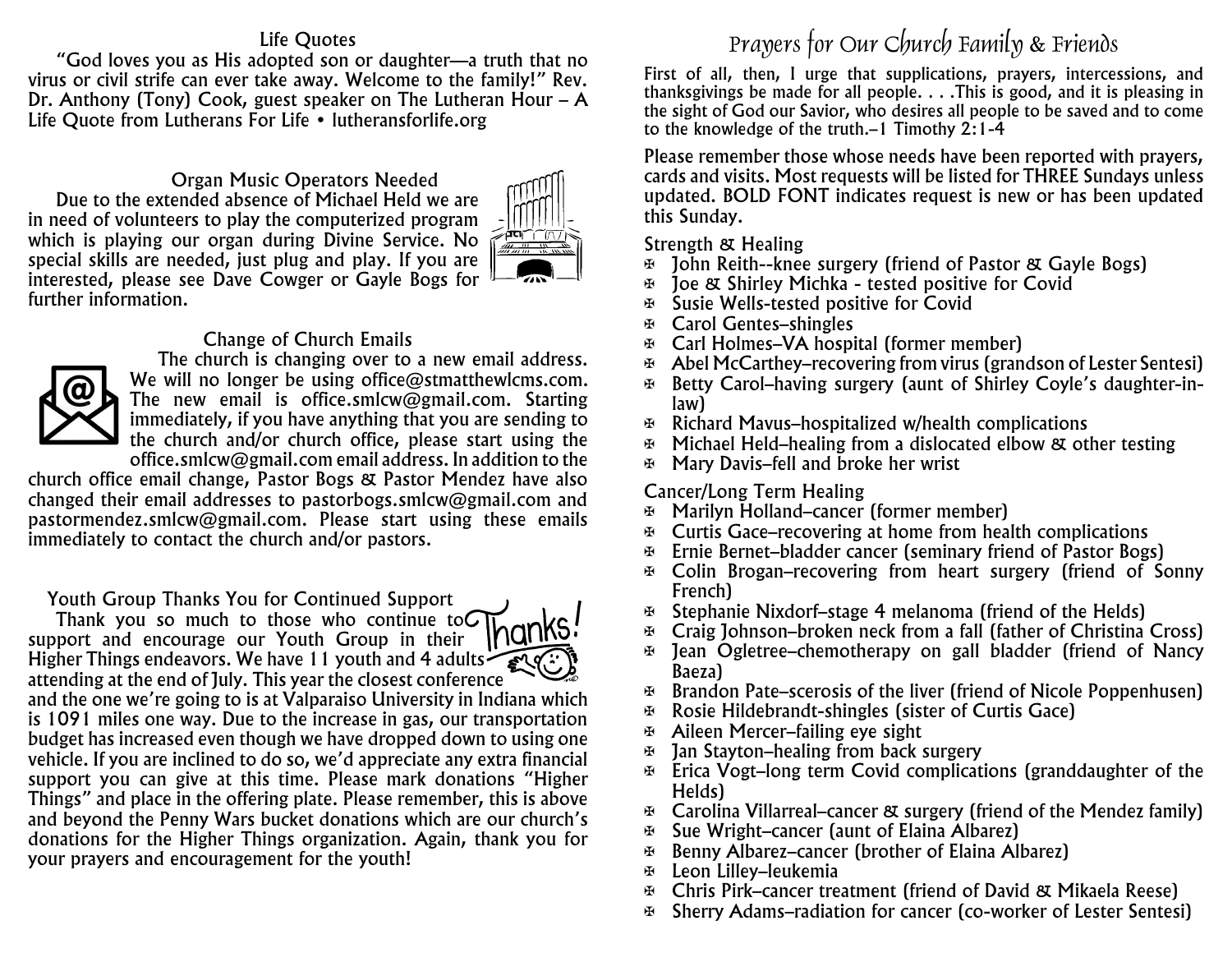- a Paul Kron–cancer treatment
- a Carmen Arnold–cancer returned (friend of Jarod Christy)
- a Bill Pali–Alzheimers
- a Anne McIlhany-heart failure, myasthenia gravis, systemic sclerosis
- a Debbie Blanton–in the hospital (daughter of Shirley Coyle)
- a Ceci–kidney issues (great niece of Jim Gibbs)
- a Dave Nahrwold–bladder cancer (father of Elisabeth Held)
- a Jeanie Cowger–cancer (step-family of Cowger family)
- a Clarence Meal–lung cancer (friend of Bettye Carter)
- a Phyllis Smith–cancer (cousin of Bryce Koslan)
- a Kevin Clark–broken neck back (brother of Korey Clark)
- a Marian Piracci–compromised neuro system (niece of Langleys' sonin-law)
- a Vic Vaz–Lukemia (husband of Sheila Vaz)
- a Chryssa Sharp–ovarian cancer (cousin of Karen Mavus)
- a JoAnn Roberts–chronic Leukemia Stage 1 (wife of Steve Roberts)
- a Miranda Rodriguez–bipolar disorder (friend of Shirley Coyle)
- a Betty Carroll–cancer w/dementia (friend of Cathy Coyle's aunt)
- a Odet Mendez–possible breast cancer (sister of Arturo Mendez)
- a Matthew Piserelle–no treatment (brother of Phillip Williamson)
- a Charlie Garton–child w/ brain cancer (friend of Mark Johnson)
- a David Saville–MS (nephew of Louie Pali)
- a Christina Cross–multiple health issues (sister of Dan Cross)

## *Our Shut Ins*

Gladys Barton, Marcia Carr, Dixie Garrett, Richard & Karen Mavus, Aileen Mercer, Bill Pali, Mario Reyes, Arlene Schultz

## *General Prayer*

- $\mathbb F$  The family of Ali Lowitzer–strength during difficult times & for her safe return home (granddaughter of Mary Davis)
- a For a safe and healthy pregnancy for Jason & Kim Christy (due October) & Rebecca
- $\Phi$  For the safety of those serving in the military: Greggrie O'Garro (Navy)– Bahrain (son of Claire O'Garro); Anthony Valles (Army)–Japan (grandson of Nancy Baeza); Chris Crowley (Navy)–USS Roosevelt (son-in-law of Nicole Poppenhusen); Timothy & Benjamin Menz (sons of Paul Menz); Steven & Robert Hailey–Marines (nephews of Haileys)

## *Celebrations*

Birthdays: 6/26 Clay Lilley, 6/29 Trey Hodges & 7/1 Jessica Nelson Baptism Anniversaries: 6/28 Mary Gibbs & 6/30 Gordon Munson, Confirmation Anniversaries: 6/30 Susie Wells & 7/1 Brenda Pali Wedding Anniversaries:  $7/2$  Steve and JoAnn Roberts  $\sim$  51 Yrs.

## *KFUO Radio*

KFUO Radio, a media ministry extension of LCMS congregations, shares Christ for you anytime, anywhere on KFUO.org via worship services, Bible and theology studies, practical talk programs, and sacred music.



CHRIST FOR YOU this week on KFUO.org: Join us for Daily Chapel from the LCMS International Center weekdays at 10:00 a.m. CT, study Genesis 22-25 on Thy Strong Word (weekdays at 11:00 a.m. CT), and study Acts 23-27 on Sharper Iron's "To the End of the Earth" (weekdays at 8:00 a.m. CT). Find your favorite programs live and on demand at kfuo.org or the KFUO Radio app!

## *CPH Reads is live for 2022!*

From May 31 through August 12, kids can report their reading and earn points to have a chance to win CPH Prizes. This summer, we don't want more screen time. Reading is a well-documented and studied way to benefit yourself and your children. It can help connect to



one another and grow together. When we spend time together learning about Christ, we find hope, joy, and peace no matter the circumstances.

Join CPH Reads, a program that will reward your family for reading together about the Good News of Jesus Christ. Register your readers at cph.org/reads and get started!

## *LED Light Improvement Fund*

A fund for a gradual upgrade of all building lights to LEDs exists to help reduce our utility cost in the future. Any dedicated donations towards this fund please specify "LED Light Improvement Fund." Each light cost about \$100. Please consider "adopting" a light or two.

Rejoice always, pray without ceasing.<br>IN EVERYTHING give thanks,<br>FOR THIS IS GOD'S WILL FOR YOU IN Christ Jesus.  $\sim$  1 Thessalonians 5:16-1